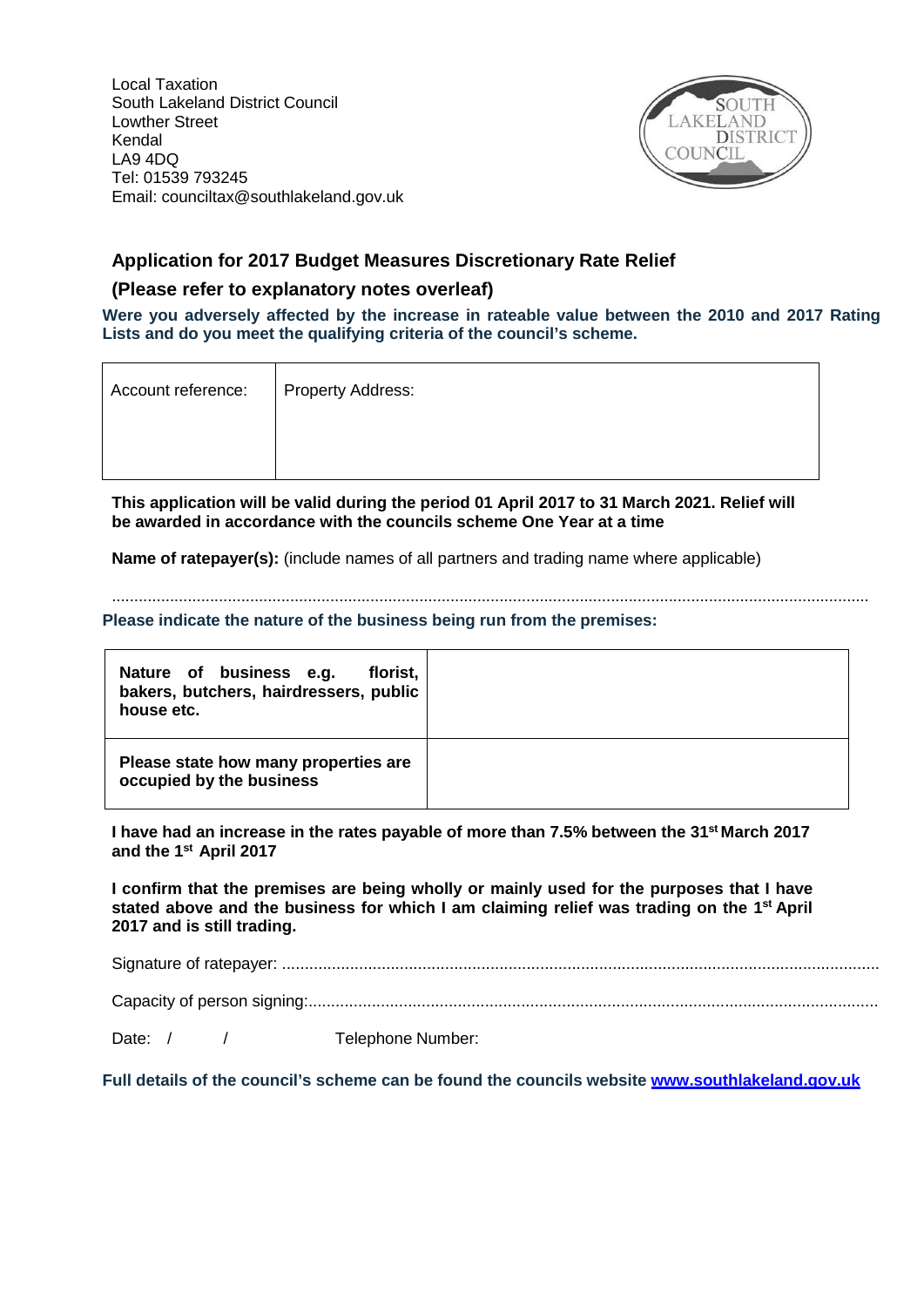#### **2017 Budget Measures Discretionary Rate Relief Scheme details**

The Scheme will reduce the amount of the increase based on the Rateable Value (RV) of the Business in the first year of this scheme (1<sup>st</sup> April 2017 to 1<sup>st</sup> April 2018) for those businesses with rateable values under £600k facing increases above 7.5% by way of a discretionary local discount.

RV Greater than £500k Relief of 10% of the Rate increase<br>RV between £200k and £500k Relief of 25% of the Rate increase RV between £ 200k and £ 500k Relief of 25% of the Rate increase<br>RV between £ 100k and £ 200k Relief of 40% of the Rate increase RV between £100k and £200k Relief of 40% of the Rate increase<br>RV between £20k and £100k Relief of 50% of the Rate increase Relief of 50% of the Rate increase

In the 3 subsequent years the amount of relief awarded will reduce in line with the funding provided. Therefore the amounts of relief will be as follows

2018/2019 50% of the relief awarded in 2017/18 2019/2020 20% of the relief awarded in 2017/18 2% of the relief awarded in 2017/18

*\*\* Relief will be calculated based on the net rates payable after all other reliefs have been applied compared to 2016/17 rates payable amount.*

For relief to be awarded in years 2 to 4 there must be no break in eligibility for this relief from  $31<sup>st</sup>$ March 2017.

In any event, the percentages may be reviewed to ensure funding to businesses is maximised and to allow for funding decreasing for the subsequent years of the scheme.

#### **Qualification Criteria - Relief is available to all businesses unless specifically excluded (see ineligible ratepayers overleaf)**

#### **Maximum Level**

Relief will only be awarded to businesses with a rateable Value below £ 600,000. This does not match the formula for calculating the relief but allows for a number significant locally owned larger properties to benefit from the relief.

#### **Increase over scheme value (7.5%)**

Rate Payers facing an increase in charge payable over scheme values (after application of all over reliefs, including new Small Businesses and Public House relief). This scheme should particularly help those ratepayers who are not 'SBRR losers'.

#### **Liability**

The ratepayer must have been liable to occupied rates on the 31<sup>st</sup> March 2017.

#### **Changes to property**

The increase in Rateable Value must not be a result of changes to the property.

Therefore properties that have been extended or had adjustments to the property which affects the Rateable Value will not qualify